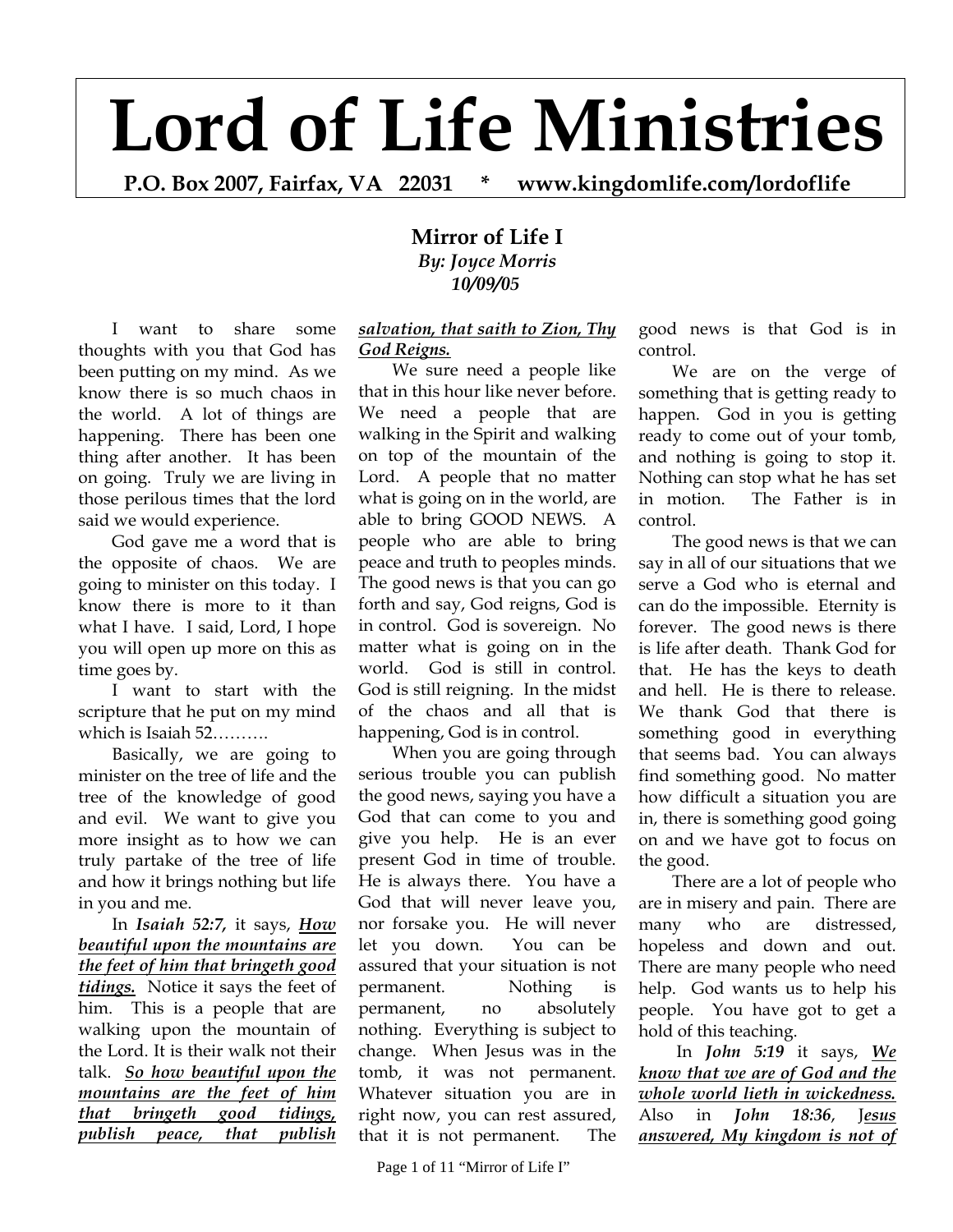### *this world.* So we can no longer live in two worlds. We live in one world and that is the kingdom of God. Where do you live? In *Gal. 6:14* Paul said, *God forbid that I should glory in the cross of our Lord Jesus Christ, by whom the world is crucified unto me, and I unto the world.*

He was dead to the world. He understood that his citizenship was in the kingdom. What is the kingdom? The kingdom of God is eternal and forever. Jesus Christ is the king of that kingdom. *The kingdom of God is righteousness, peace and joy in the Holy Spirit.*

 This is what we must understand. If I am walking in the kingdom of God everyday then I have good news. I have something very good. Since the kingdom of God is righteousness then I have right thinking; in order to have joy, I have to have right thinking; in order to have peace – again I have to have right thinking. So it all depends on what tree you are feeding off of. If you are feeding off of the tree of life you are eating from the kingdom of God. The tree of life is righteousness, peace and joy in the Holy Spirit; it is the mind of Christ and the word and the Spirit.

I know what it is to have pain in the body. Paul had infirmity in his body yet he kept on preaching. The people didn't reject him even though he had that infirmity. Sometimes we have to lose sight of our infirmities and keep on going until the Lord raises the body up into a different level. Do you understand what I am saying?

God taught me this a long time ago – He said, "Joyce,

whatever you focus on becomes your state of being. Whatever your mind feeds on becomes your state of being. If your mind feeds on the negative then you are eating on the tree of the knowledge of good and evil. The next thing you know you are going to get depressed and you lose your joy."

I want to get back to the tree of life. Do you know that Adam had no knowledge of good and evil. He had not eaten of the tree of knowledge yet. He was only feeding on the mind of Christ. In the mind of Christ he was feeding on love. He was feeding on his relationship with his Father. He was feeding on that union that he had with God. He was feeding on the peace that was in his mind. He was feeding on nothing but beauty.

Again in *Isaiah 52:7* How beautiful on the mountains are the feet of him. He was seeing every situation as beautiful. We don't always see our situations as beautiful. Sometimes they are painful and we don't always see that God is working that situation to our good.

So here Adam had no knowledge of good and evil because he was feeding off of the tree of life. Feeding off the tree of life means to focus on God and what His word says. If you start looking at your situations, and they can get really bad, then there will be a declining in your mind. You begin to recognize the good and the evil and start to lose your peace.

 As an example: the Lord had me move from one place to another. I had to borrow money to put a deposit down even though my house had not sold

yet. Then it came time to settle on the new home and still my home hadn't sold. The sales people on the new home were shocked and said I had to come up with the money for settlement or I would lose my deposit of \$70,000.00 I had nothing but peace. She was telling me that and I was resting in the Lord and smiling at her. She surly was wondering what in the world was wrong with me to have such a reaction. I went home and was at peace with the whole situation. I had not thought about the good and evil in the situation. I just had not gone there. I could have been thinking, "What is going to happen if God doesn't come through"? I did not go there to reason the whole thing out. I did not get into the appearance realm or my five senses. I was still feeding on the tree of life. I still had my peace.

Days later I heard these questions in my mind. What are you going to do? Where are you going to get that kind of money? Who is going to loan that much money to you, you with such a small income? My mind started to go from one thing to another. Do you see what happens when you start listening to your thoughts and get into the appearance realm which is the tree of the knowledge of good and evil. I had God's promise but I left it. God told me that he was going to work it out. I had to keep my focus on His promise.

How many times do we start reasoning things out and then start doubting God's word. The tree of the knowledge of good and evil is when you begin to SEE the good and SEE the evil. This is another principle the Lord was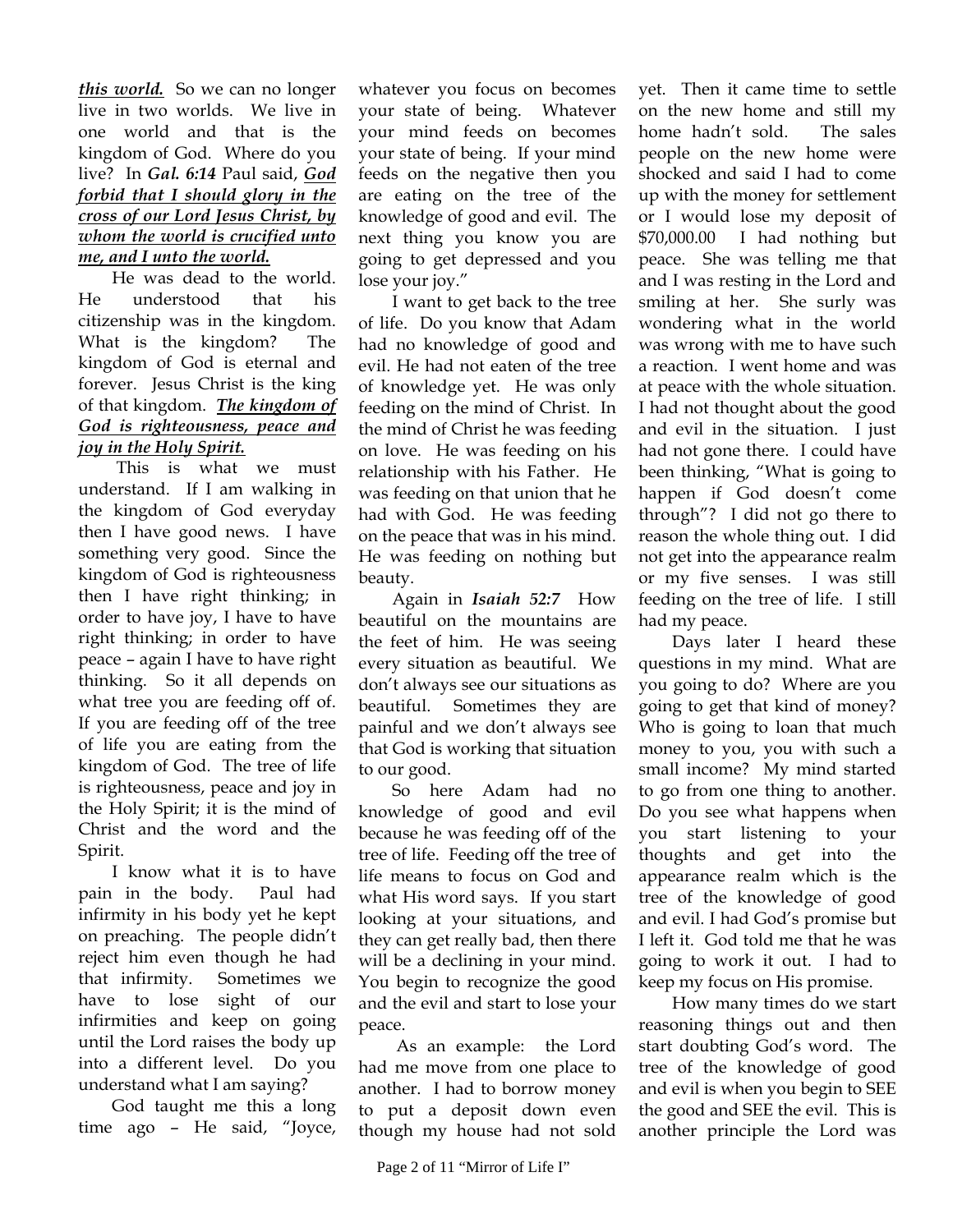teaching me; you can see it but don't eat it. There is a difference. You see it but you don't stay there and feed on it. You begin to walk out what God said by faith, and God begins to watch over His word to perform it. If you start feeding on the appearance of the situation and start digesting it you will decline out of the Spirit and death begins to set in.

Adam didn't fall until he listened to the woman, which is the soul. He listened to the woman and then he ate it. When you listen to the woman it is pleasant to the sense realm. Feeding on the tree of life is a moment by moment thing. It is really learning to discipline your thoughts. It is learning that you can have a lot of imaginations and illusions but do not eat and digest what is not true, what is not coming out of the mind of Christ. There is so much that goes on in the mind that is not really true. It exists but it is not real. What is real? What is reality? God is real and what his word says is real. Whatever God says, it comes to pass.

God will say something is going to happen but that doesn't mean it will happen right away. Some people try to help God out and try to set in motion what they think will bring it about. That's when you get in trouble. The thing will come about in God's time.

There are some people who are feeding on the tree of life. We do still have some of the good and evil in our minds though. There are two trees operating in you. Have you heard of speaking with a forked tongue?

I remember meeting a person whose name was "Two Trees".

He was an American Indian. He really was two trees. One minute you would hear God and the next minute you would hear the other tree speaking. That's in everybody. One minute you hear Christ speaking, and in the next, is that other tree. What is that second tree? That tree Is your self will. That tree is the ego of man that simple refuses to allow God to govern their lives. That is the tree of knowledge of good and evil: it is simply people who will not allow God to govern their thoughts; their walk or to govern their speech or talk. When you start out with the Lord, you have plenty of weak areas. We all do. That is why God puts us in the fire, He is trying to teach us how to learn to walk this thing out. How to walk in the spirit. He taught me a long time ago. He said, "Joyce, you can obey me and hear my voice and I can lead you and direct you, but that does not mean that you are in the Spirit. You can hear God's voice and you can come here to our meetings but be complaining all the way. But you are not in the spirit. You are obeying the Lord by coming here but your thoughts are not what they should be. It is one thing to be led by the spirit; it is another thing to be in the spirit. To be in the spirit is to be in the mind of Christ; to have peace in your mind and not be troubled with all the worries and fears that we have in our life from time to time. Yes, there are times when we are fearful. I want to bring a balance here. I am going to tell you some things that might surprise you. Lord, have Mercy! The Lord has opened up some things to me. To feed off of the tree of life – that is

where it is at. Jesus Christ came that we might have life and have it more abundantly. He has been showing me that I am not always feeding off of the tree of life and neither are you.

The good news is that he wants to show us how to feed off of the tree of life even more. He is going to bring about a people who are going to be full of life; full of who He is because he is a victorious God. We should be Christians who are walking a victorious walk. Our speech should be victorious. This is the hour that you are going to see more and more people who are not victorious in their life. Because of what is on the horizon, all hell is breaking loose all over the world. The good news is that we are moving closer and closer to what God want to bring us into. As this is happening we will experience much opposition to try to prevent you from getting to where God wants you. We have to remember that we are feeding off of the tree of life and that God is the author and finisher of your faith.

In the old testament there was an ark and on that ark there were two angels. One angel on each side of the ark. One cherub is Jesus Christ; the Word and the Spirit. The other angel is you and I. The cherubim are facing each other. Whatever image you are looking at today is what you are being changed into. We are to look in the mirror of God's word and keep our eyes on the word of the Lord; no matter what you are going through; the word will sustain you.

It is the only thing that has brought me through. The tree of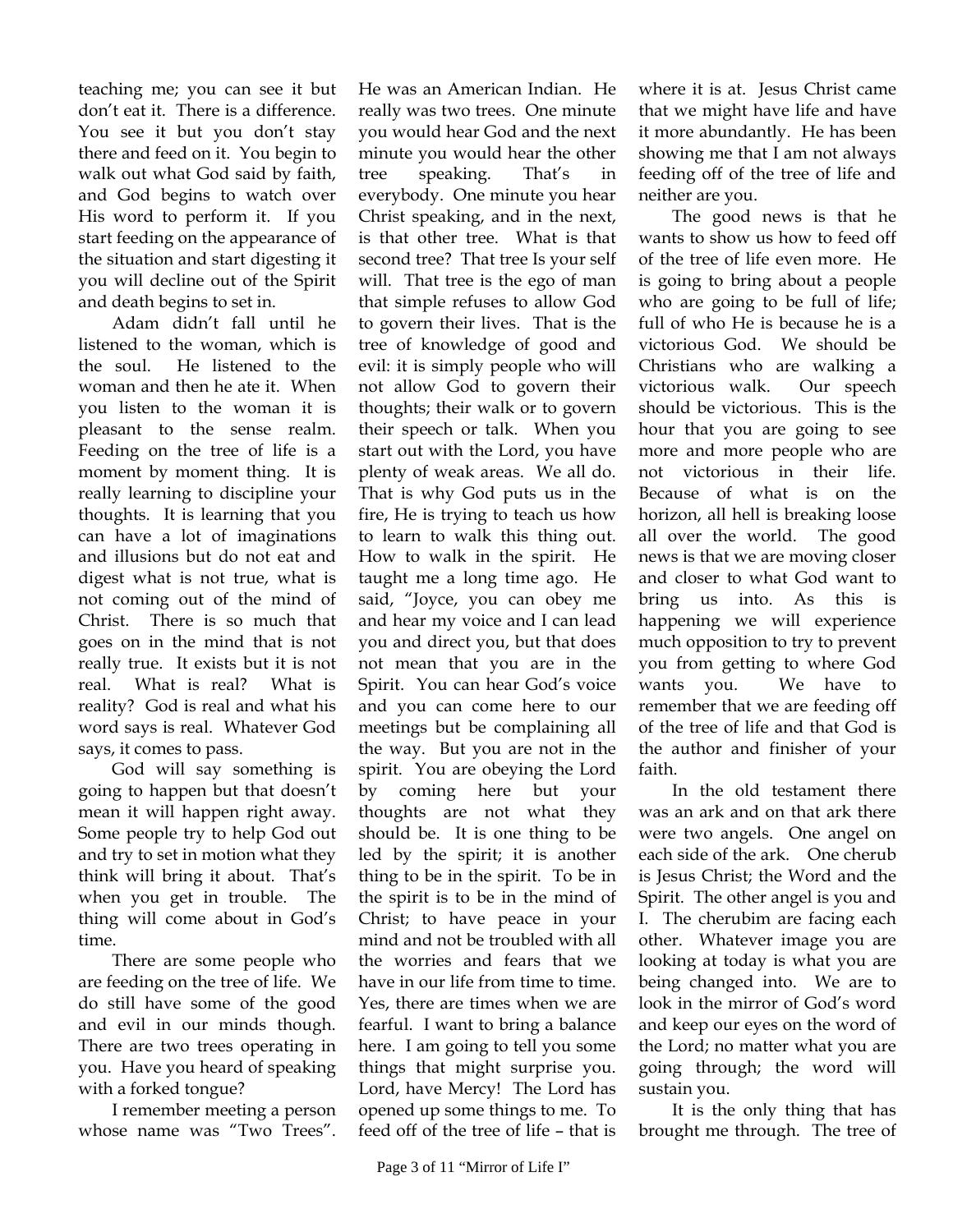life is wisdom and understanding.

*Prove. 3:13-18,* The tree of life is under standing. It is full of wisdom and understanding. You have that full wisdom and understanding in you because God is in you. When you need it, go within. Go within when you are in a situation and you need God's wisdom. The book of life is the tree of life. Man has never contaminated it and cannot touch it, because it is God's book. Whatever you are in need of, can be found in that book. God is you source. You have it all within you. It comes from a relationship. Adam had a relationship with the Father but because he listened to the woman, he fell. When we listen to the woman, the tree of the knowledge of good and evil, we begin to doubt His word. We start losing sight of Him. Then those situations become bigger and bigger and we lose sight of how great He is. We lose sight of his sovereignty. Again the tree of life is wisdom and understanding. If you feed off of the tree of life, you have thoughts that give you life. You refrain from negative thoughts.

*Phil. 4:8*, tells you what the tree of life is. *think of these things, whatsoever is good, etc.*  The mind tends to want to think about the bad things. I heard someone say once, "If you have nothing good to say, then do not say anything." My daddy used to tell me that if I didn't have anything good to say, keep your mouth shut. It is true, and feeding off of the tree of life is not feeding off of the negative thoughts. It is feeding off of the positive thoughts which are life, life, and life!

So many movies are just all violence. You just can't fill your mind with that. It has a very bad effect. Your mind is precious and it is like a sponge. Actually, even in watching bad news on television constantly you are bound to get depressed. It is true, all these things are happening in the world but don't feed on it, don't eat it, don't digest it.

The Lord said, "The little ones are going to possess the land." Read it in *Deut. 1:39,* The Lord said, *You thought these children were going to be prey and would not enter in, but these children have no knowledge. These children have no knowledge of good and evil, therefore, they will be able to go in and possess the land.* That is something to think about.

I thought about that. When little kids are born into the world they have no knowledge of good and bad. They are taught it. Isn't that true? They are taught to be afraid, taught not to speak to strangers. I said, "Well Lord we have knowledge of good and evil so please explain this to me. I understand that Adam didn't have any knowledge of good and evil until after he ate of the tree." You said, Well now man has become like us and that is even what the serpent said. The serpent said, "Adam if you go to the woman, if you feed off of this tree – God does not want you to eat from it because if you do you are going to become like him and you are going to have the knowledge of good and evil."

I said, Lord, one minute I see that Adam had no knowledge of it until he fed off of the tree of good and evil and now he has knowledge of good and evil. God gave me this principle. He said, the little ones had no knowledge of good and evil so they entered into the promised land to possess it. Joshua and Caleb had the knowledge of the good and evil that was in the promise land. They had gone in and they saw the giants and saw what was there. The difference is they had the knowledge of it but they didn't feed on it. They kept looking at the word. They kept looking at the promise that God gave them. You have got to keep looking at the promise that God has given you no matter how you feel, no matter what you see and no matter what you hear. You have got to keep focusing on what God has said to you. You can't let your mind go down those rabbit trails. If you don't catch it you run into more trails, more imaginations and illusions. There is a difference in knowing and eating it. God showed me that they didn't eat it. He took me to Paul. Paul had the knowledge that the ship was going to be wrecked. He knew there was going to be a very big storm and he warned the men. They didn't believe him. They were in the middle of the storm with the north wind blowing very hard. *Acts 27:22,*

*And now I exhort you to be of good cheer: for there shall be no loss of any man's life among you, but of the ship.*23, *For there stood by me this night the angel of God, whose I am, and whom I serve, 24, Saying, Fear not, Paul; thou must be brought before Caesar: and, lo, God hath given thee all them that sail with thee.*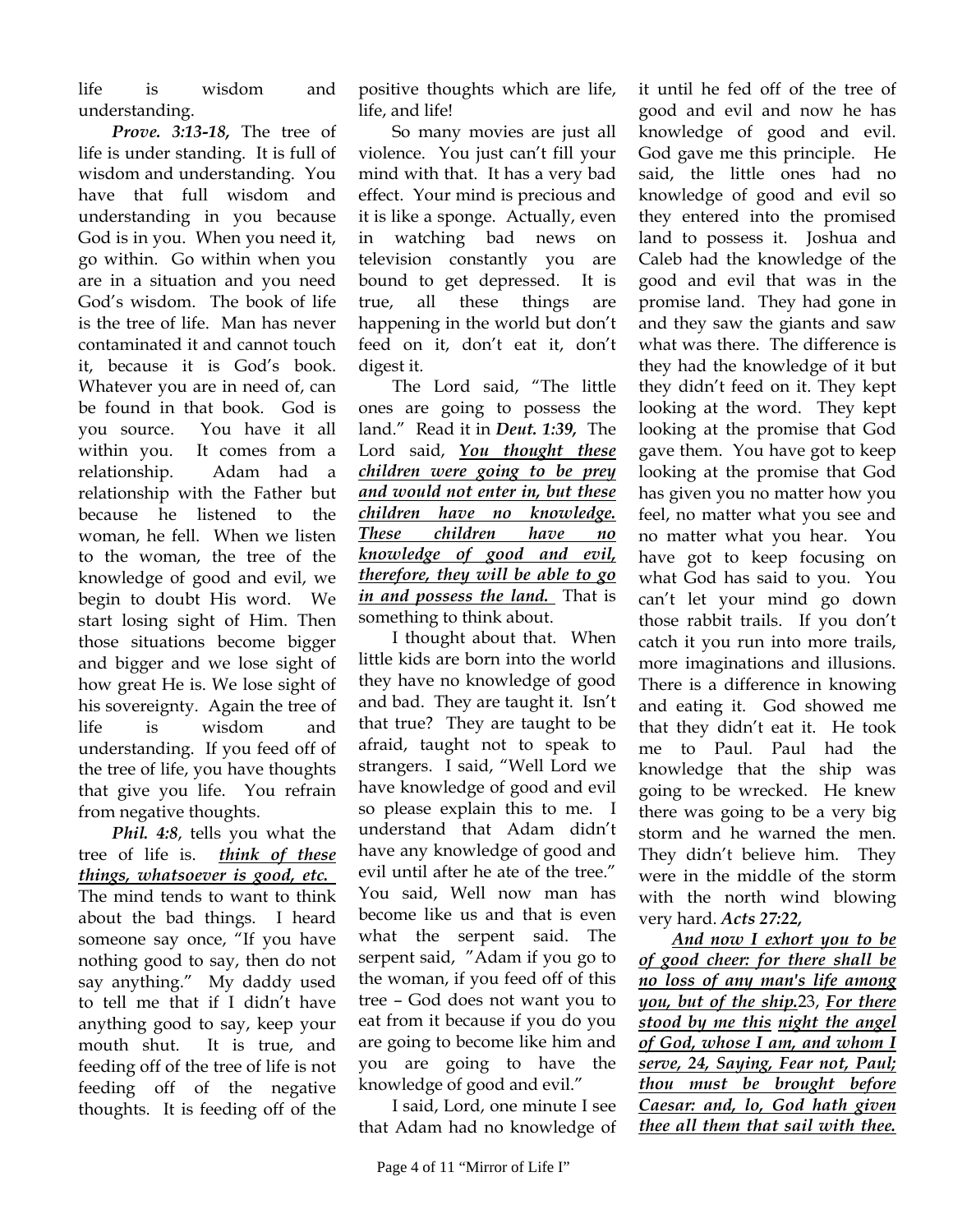#### *25, Wherefore, sirs, be of good cheer: for I believe God, that it shall be even as it was told me.*

God is doing that today. His north wind is blowing really hard. Paul and the others started lightening up the ship. You didn't lighten up your ship until God started blowing his wind on you. You keep holding on to this and that. When God puts you in the fire and the wind starts blowing, you begin to seek him and you want to know what you need to let go of.

An angel appeared to Paul and said, fear not. That let me know that Paul was in fear. There are going to be times when you will be in fear. What sustained Paul, was the word the angel gave him. He began to feed off of that word. The good news is that there are going to be some people that are like Paul. And I mean in this day and in this hour. With all of the chaos in the world, we are going to begin to trust God with all our heart. We will know that God is sovereign; that God reigns and is in control. He knows everything that you are going through. He understands every situation. He understands every problem that you have. He is your hope and salvation. He is your deliverer. He is your healer. You know that he will never leave you nor forsake you. This is the time to be in the secret place of the Most High God. Walking in the kingdom of the Lord and abiding in Christ.

Let's turn to *Genesis 6.* I want to show you something in the word. A brother pointed this out to me in Hebrew and in the Greek. It really stirred me up. It is a good thing those boys were with Paul. It is good to hang out with people who believe and are positive and know God. God said to Paul – I am going to give you these men, I am going to save their lives, all will be saved. They were told to rejoice in the situation; to be of good cheer. So here we have a people who are saying – God is in control, be of good cheer.

*Matt 24:37,* Even *as in the days of Noah, so shall the son of man be coming. Even as in the days of Noah.* That is what is going on now. I want to show you something here. In *Genesis 6:5* the lord saw that the wickedness of man was great in the earth, and that every imagination and intention of all human thinking was only evil continually.

So what kind of people are these? In the Hebrew the word for wickedness is people who are in distress, afflicted, adversity, misery and displeasure. That opens up our understanding. They are not feeding off of the tree of life but they are feeding off of tree of the knowledge of good and evil and they are not happy. Their thoughts are not the thoughts of Christ.

Gen. 6:8, *That there was one that found grace.* Why did he find grace? *Gen. 6:9* These *are the generations of Noah.* Noah was a just and righteous man, blameless in his (evil) generation. Noah walked (In habitual fellowship) with God. The bible says how can two walk together unless you agree? So Noah was agreeing with God's word; he was obeying God and believing God. The people around him would not allow God to govern their lives. They were in their own self will. They refused to allow God to

govern their lives. Noah's name means rest. *Matt 11:28, Come unto me all of you who labor and are burdened and I will give you rest.* When you feed off of the word and feed off of the Christ you have rest in your soul. Your soul is not troubled or restless.

Feeding off of the tree of life brings peace in your mind and there is no restlessness there. A double minded person is one who feeds off of the mind of Christ and sometimes off of the tree of the knowledge of good and evil. When all of the waves come, they are not able to stand. That is a double minded person.

In *Gen. 6:11,* the earth also was corrupt before God, and the earth was filled with violence. Is that not going on today? How does the violence start? It starts with thoughts in the mind. Violence comes from mans mind. The word violence into the Hebrew translation means imagine wrongly. In other words, it is not true. It is an imagination in the mind. The word corrupt means decayed, marred or spoiled.

In *Gen. 6:12,* "*And God looked upon the earth and behold, it was corrupt; for all flesh had corrupted his way upon the earth.* So how did they get so corrupted? I have quoted it many times.

*II Pet. 2* It talks about the fact that God spared Noah. Ponder on this for a moment. I want to make it as simple as possible. This is every day life. *As a man thinketh so he is.* actually we do a lot of creating with our mind. We create our own circumstances and situations. If you think something bad is going to happen, it probably will. So here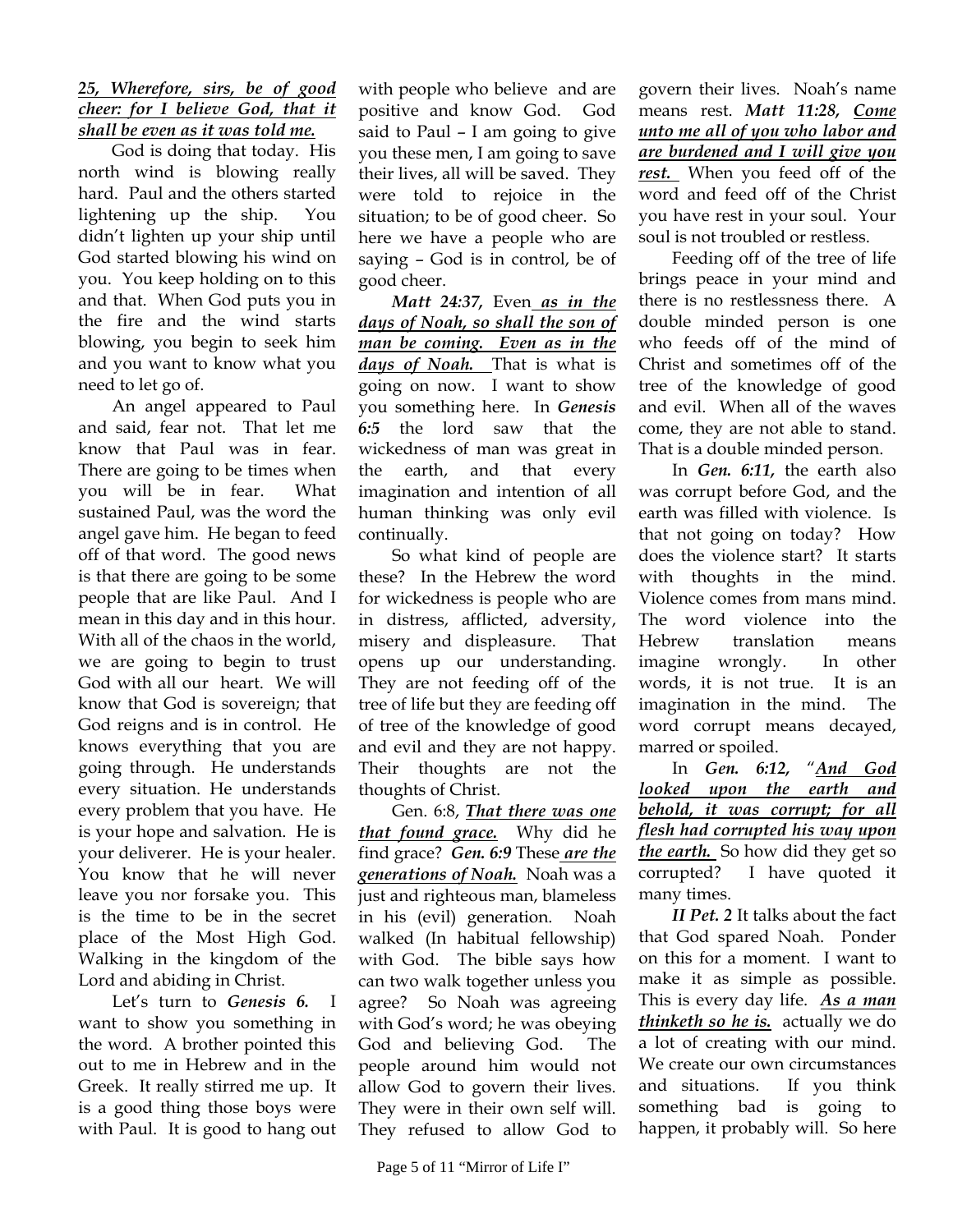in *II Peter 2:5,* God spared not the old world. And God is not going to spare this old world. He is not going to destroy with water but with fire. In *2Peter 2:10, "but chiefly them that walk after the flesh in the lust of uncleanness and despise government" Presumptuous are these, self willed and not afraid to speak evil of dignitaries.* It goes on down, *2Peter 2:12*, *"and shall utterly perish in their own corruption.* They perish in their own corruption. So basically, as the bible says, if you sow to the flesh you reap corruption. If you sow to the spirit you reap life. We are in the flesh when we sow in the carnal mind. It cannot reap life. The only thing that the carnal mind can reproduce is death. It cannot reproduce anything else.

Here we have a situation in Noah's time where the sons were the same as are like some sons today. They were feeding off of the tree of knowledge of good and evil and not feeding off of the mind of Christ. They were not allowing God to govern their thoughts. Neither would they allow God to govern their lives. They were doing their own thing. We have got to believe God and come to the place where we believe He is who He is. He is straight talking with us. He does not beat around the bush. We must believe that what He says is true. If we really believe what God says we have got to tell our soul to shut up. Many times you don't catch it because your thoughts make you focus on you. The tree of knowledge of good and evil will always cause you to center on self. You will be thinking about me, me, and me. Self is the ego and pride of life.

The mind of Christ is different. *God so loved the world that He gave.* That is the kingdom of God which is the mind of Christ. It doesn't mean that you are not going to be persecuted, or hurt. It doesn't mean that you are not going to be judged wrongly. You will go through some of these things but you will be sustained by the promise that God gave you. You will feed off of the word and you will hold on to it. You learn to let go of that problem and you give it to the Lord. And you remember not to take it back once you have let it go. If you take it back you are thinking you are bigger than God and maybe you can fix it yourself by worrying about it but it doesn't work that way. You have to tell the soul and the serpent to shut up. You are not going to listen to those hissing thoughts anymore. Those are thoughts that are trying to steal your peace and your joy. Last week we were talking about living in the now; living in the moment and how there is always a thief trying to take you back to what happened yesterday or in the past. Also there is a thief that tries to take you into the future and get you to worry about it.

#### David talked to his soul. He said, *BLESS THE LORD, OH MY SOUL AND ALL THAT IS IN WITHIN ME.*

It is very hard sometimes when you are in pain in your body. I noticed that if I focused on the pain it just got worse. As we said, whatever you focus on becomes your state of being. When you focus on the pain or whatever it is that is bothering you than you just give it energy and power. The mind is a powerful thing. You have to go

about your daily business and try to get your mind off of the disturbance.

As you walk in the peace of God, you know you are in a different place. You walk among people but you are in a higher place than some because you are on a mountain. The mountain of the Lord. Some around you are in the valley. It is one thing to be on the mountain and another to stay on the mountain. It is one thing to have peace and another thing to keep it. You can keep it if you keep feeding off of the tree of life.

When you are feeding on the tree of good and evil, than you have forgotten who you are. God has brought you into the ark.

Look at what God has to do to get you there. For forty days and forty nights the waters kept coming and pouring upon the ark. God has been pouring and pouring week after week, his waters of understanding and wisdom upon you and me. The more that he gives you, the more understanding and wisdom keeps happening in your life; the ark is coming up. It keeps getting higher and higher. God begins to bare that ark up and as he lifts the ark up the waters begin to cover the hills and the mountains. These waters are nothing but the word and the spirit of God. God is flooding your mind with it. Why is he flooding your mind? From that flood of wisdom and understanding you will take the truth that he gives you and hold on to it and embrace it. You will say I am going to be that angel that is on the ark of the mercy seat and I am going to keep on looking into the mirror of his word. A mirror reflects an image.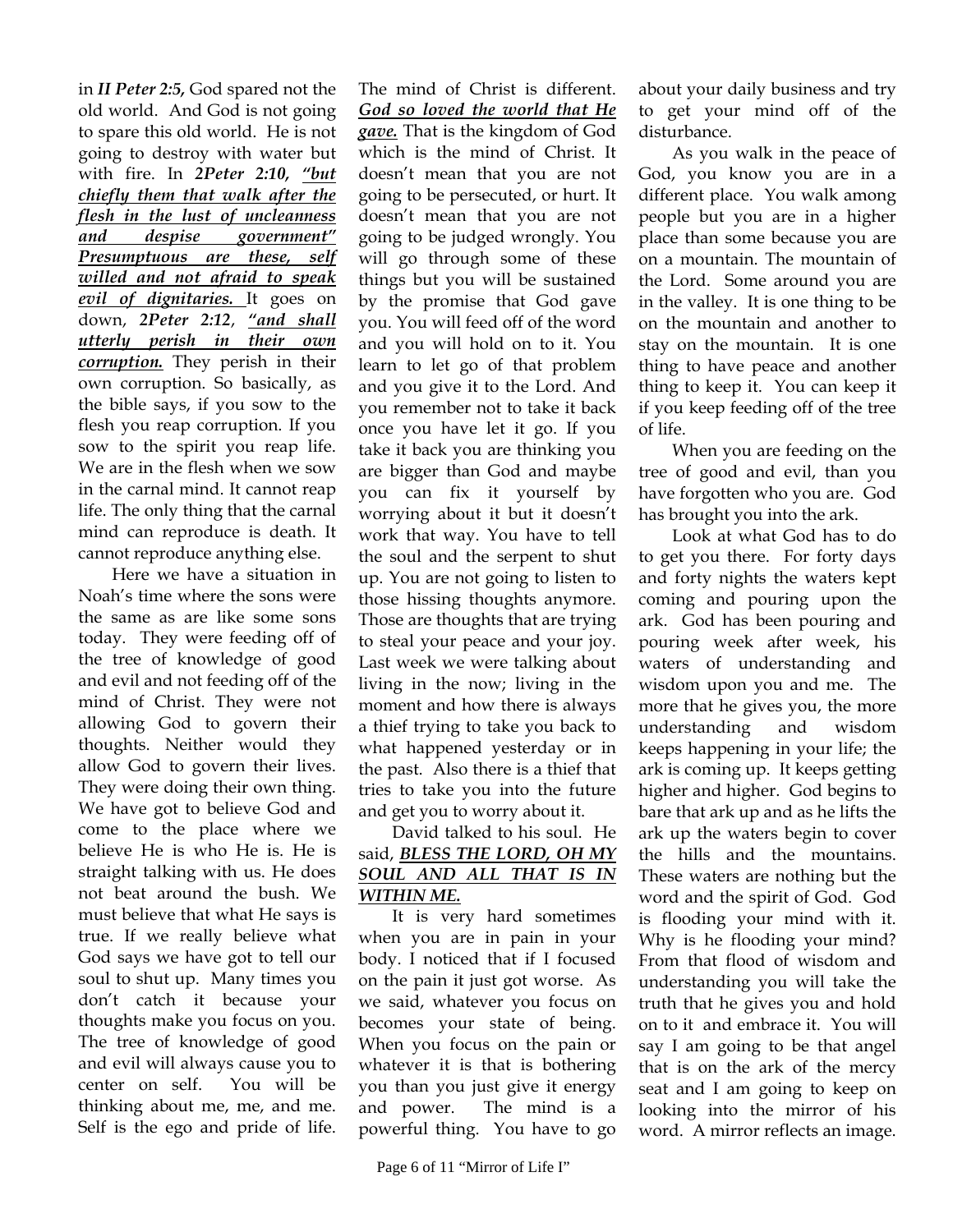When you embrace the truth and not lies that the world portrays to you and me, you come into his image. The tree of life is the image of God; his nature and all that he is. It is the expression of Christ. There are some people who are feeding off of this tree and all the fruits are upon this tree. You can have troubled people all around you. They will come to you and say, there is something different about you. You are so calm. You have such a smile and there is a twinkle in your eyes. How can you have joy when everything is falling apart around us.

It goes back to what Paul said – everything was falling apart, they lost the ship, everything that was on the ship was gone. They embraced the mirror of what the angel spoke and held on to it. they didn't let go of it and what was spoken came to pass.

God is lifting this ark. He is lifting it up high into another realm where it will come into a complete rest. When the ark comes into a complete rest you can just imagine what will be happening. Noah issued in a new world. CAN YOU HEAR THAT!

When God brings his sons into a complete rest where they are feeding off of the tree of life and not going back into the restlessness in their soul where they are tossed by waves of trouble in the world, his sons will be dwelling in the secret place of the most high God. The sons will not be in unbelief, doubt and fear that is in the world. There have been reports of the bird flu. They are saying that millions of chickens and birds are going to die.

The Lord told me months ago that this is the beginning of the wicked being cut off the earth. He has been doing this in 2005. So who are the wicked? They are those who don't believe and those who don't obey the word. It is that simple. It is not complicated. He said we would see these things happen but he said you will see 10,000 fall by your side but nothing will come nigh unto thee. *Psalm 91*. The word says that God is your refuge, your deliverer, your strength. When you see a people who are taking God's word for what it is and believe it and walk it out; there are people who are noticing that there is something different about these people.

Solomon talked about cedar trees. Ezekiel also talked about trees. He said there were some trees whose fruit would not be consumed: Ezek 47. That is why we cannot feed off of the tree of good and evil. If we do we are going to lose our joy and peace. Fear will get in your mind. We are to guard our garden, guard the mind. The word says that their leaves would be healing to nations. Why? This river of life is flowing out of them. Why? They are being changed from glory to glory. They are being measured and God has been measuring you from one realm to another. He measures you through the word. He is measuring you and he will show you just how much you have grown. He will measure you and that will bring you into another realm, a glory, but then He says for you not to stay there. Then he brings you to deeper waters

where the waters will be above your ankle. It gets deeper and comes up to the loins. The loins are the reproductive area where you reproduce the fruits of Christ. He was measuring you by the word and the spirit. You are coming into His glory; another measure of glory in Christ; another change in your life where you are becoming more like him. More like the image. There is only one image that God wants to change you into and that is His image.

I have learned that it is the mercy of God that is going to get you there. That is why the two cherubim are sitting on the ark of the covenant, looking face to face at each other. I said; God, we need to be like an old donkey in the field. You just need to put blinders on this side and on that side, so that we can keep looking straight forward to the goal. He is trying to teach you not to look at your situation but to look at the goal. Keep your eyes fixed on the goal. Be like David, his heart was fixed.

## God is so good!

Have any of you been feeding off of the tree of the knowledge of good and evil lately? My question is what mirror have you been looking into? You can usually tell by someone's conversation, just what mirror they have been looking into. There are two mirrors. Both mirrors reflect an image. The mirror on the ark is the image of Christ; He said, *I am the way, the truth and the life.*  When we keep looking into His mirror at His image, His way and His truth, we are looking to Him and believing Him and sitting on the mercy seat. It is the mercy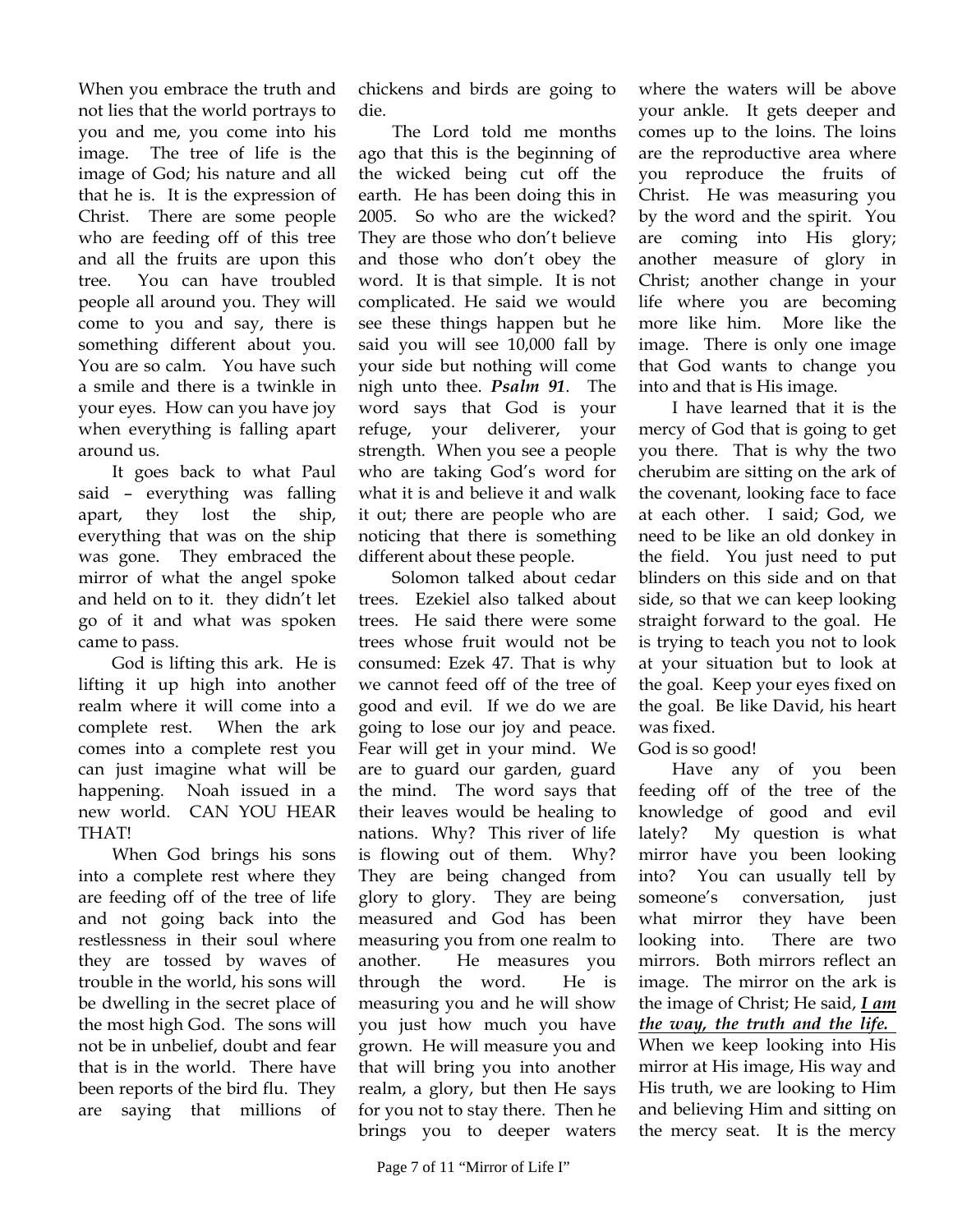seat of God that gets us there. It gets us from one glory to another; from one truth to another truth.

The other mirror is really Adam. *James 1:22,* it says – *But be ye doers of the word, and not hearers only*. Where did Adam go wrong? He heard what God said, but he disobeyed His voice. Adam disobeyed the one commandment that god gave him. Of course if God had not given him that commandment he would have lived forever. God knew he was going to fall. It was all in the plan of God. Again *James 1:22, Be ye doers of the word and not hearers only, deceiving your own selves.*  Whenever you hear the word, and you know it is true and you do not do it, you are deceiving your own self. No one else deceived you but yourself. *James 1:23, For if any be a hearer of the word and not a doer, he is like a man beholding his natural face in a mirror.* So there are two mirrors. One mirror is the image of Christ and the other is that first man Adam; that natural man. When you are not doing or obeying the word that you got, then you have forgotten who you are. You forgot that you are in His image; that you are in the image of Jesus Christ, you forgot that you are His anointed. You forgot that you are Christ in the earth. Your real self is in Christ. You are in the Kingdom. You still think that your world is here but it is not. This is a big statement for Jesus to say, *the kingdom of God is not of this world.* Lord have Mercy!! I don't know about you, but that is good news. I am glad that I am in the Kingdom. How about you? I am glad and happy to know that

there is someone in you and me and that the kingdom is without observation.

Because of Noah's obedience he issued in the flood. *1 Peter 2:4&5***,** *For if God spared not the angels that sinned, but cast them down to hell, and delivered them into chains of darkness, to be reserved unto judgment; 5, And spared not the old world, but saved Noah the eighth person, a preacher of righteousness, bringing in the flood upon the world of the ungodly;* Because of the obedience of God's sons tribulation is being issued in all around the world. You had to go through the tribulation first, and the Lord is getting ready to bring you to the end of all that. Do you know how your tribulation is going to come to an end? Look at *Matt. 24:29* I remember when the Lord gave me this scripture. It says immediately after the tribulation the sun and the moon will be darkened. God showed me that my tribulation will end when He is my light. When I am not being led by the natural light and not being led by the sun, the moon, good and evil and the darkness. You have dark moments in your life but really those dark moments would come to an end if you would first believe God and not let those dark moments control us – and rule over us. That is another study we can get into later. Letting those dark moments control us is really living in the appearance realm. The Bible says to live by faith and not by sight.

Your tribulation will come to an end when you begin resting in the Lord; fully trusting Him at all times. You will never have a thought in your mind of unbelief

and you will have no worries. You may have a trying situation but it will not control you, nor will you experience any depression. You may have a problem but you will say, I don't have a problem, I gave it to God. He is solving it. It is being taken care of by Him.

Many times God has given you promises. When you refer to a promise He has given you, don't say if He does this or that because that brings doubt and unbelief. Just say when. There is a big difference. When we keep on believing we are not feeding off of the tree of good and evil. You can believe but you can say – God could you let me know when? God will say no - , I will answer when you are not looking. He just sneaks up on you sometimes when he moves it can be sudden and quick. Then you wonder why you spent time worrying. Why didn't you trust Him. I could have been enjoying life and getting nights of peaceful and restful sleep.

When going through some of this stuff I say – Jesus you came to bring abundant life to me, this doesn't seem abundant to me. Any of you been there? When you are going through the fire or when you are going through hell; God considers that abundant life too. You are saying it is hell but God is saying my grace is sufficient and it is working to your good. Some in the world will look at your life and say – I don't want your walk. I have seen what you have gone through. They don't want to pay the price. They don't want the anointing or the greater power. I have found out that whatever